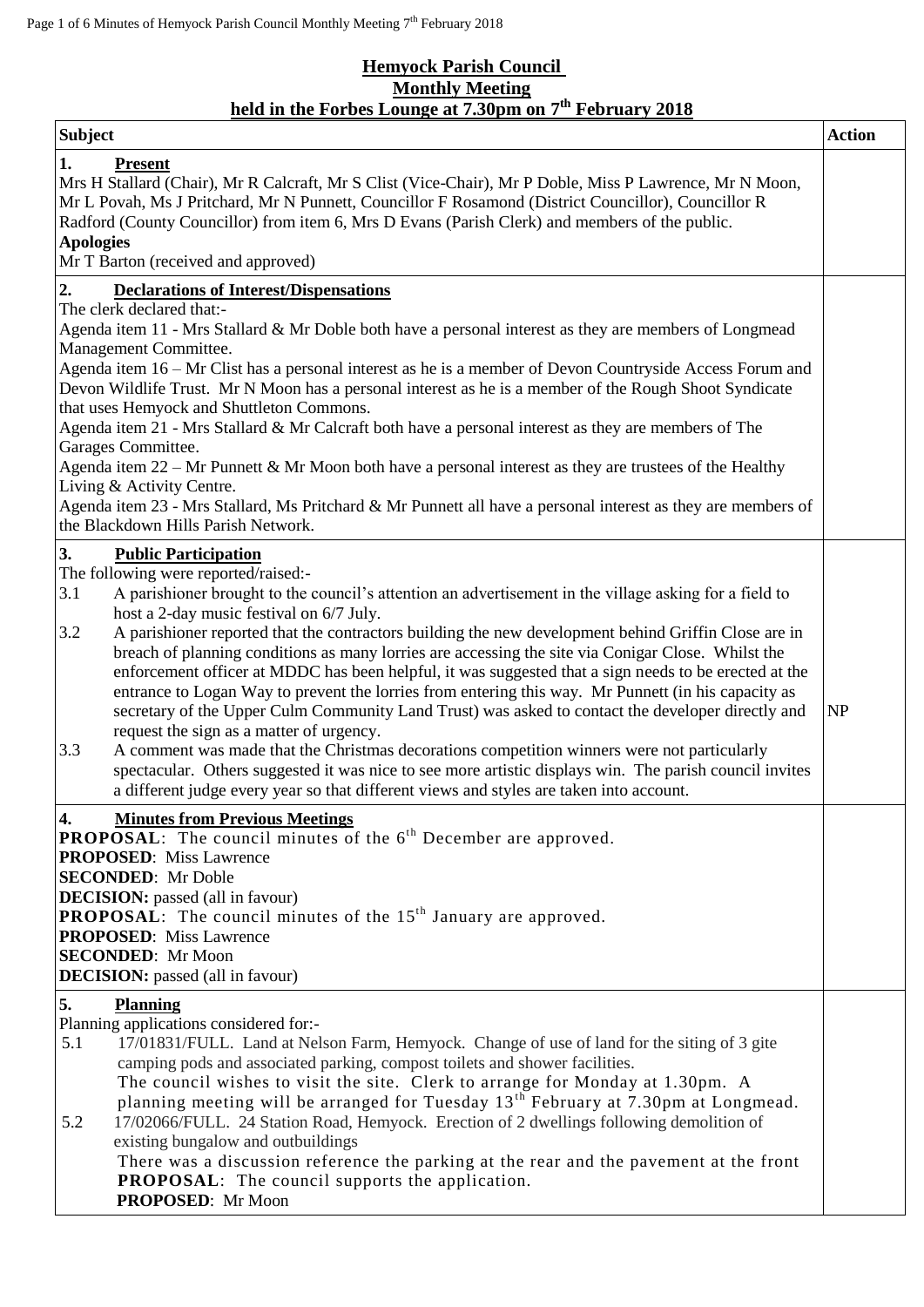|                                                                                                               | <b>SECONDED:</b> Ms Pritchard                                                                                       |  |  |  |
|---------------------------------------------------------------------------------------------------------------|---------------------------------------------------------------------------------------------------------------------|--|--|--|
| The following amendment was suggested:-                                                                       |                                                                                                                     |  |  |  |
|                                                                                                               | PROPOSAL: The parish council supports the application for the two dwellings. However, it has                        |  |  |  |
|                                                                                                               | concerns about the parking at the rear and the pavement at the front. Rear - It is concerned about the              |  |  |  |
|                                                                                                               | number of vehicle movements and suggests the back fence is moved back to enable a turning circle to                 |  |  |  |
|                                                                                                               | be included at the back of the car parking area. Front - It agrees with the comments made by Mr                     |  |  |  |
|                                                                                                               | Henville and suggests the front is left as a tapered footpath.                                                      |  |  |  |
|                                                                                                               | <b>PROPOSED:</b> Mr Clist                                                                                           |  |  |  |
|                                                                                                               | <b>SECONDED:</b> Mr Povah                                                                                           |  |  |  |
|                                                                                                               | <b>DECISION:</b> passed (6 for, 3 against)                                                                          |  |  |  |
|                                                                                                               | The council then voted on the amended proposal                                                                      |  |  |  |
|                                                                                                               | <b>DECISION:</b> passed (6 for, 3 against)                                                                          |  |  |  |
| 5.3                                                                                                           | 18/00077/HOUSE. The Old Farmhouse, Hemyock. Retention of 2 car ports.                                               |  |  |  |
|                                                                                                               | <b>PROPOSAL:</b> The council supports the application.                                                              |  |  |  |
|                                                                                                               | <b>PROPOSED:</b> Ms Pritchard                                                                                       |  |  |  |
|                                                                                                               | <b>SECONDED:</b> Mr Moon                                                                                            |  |  |  |
|                                                                                                               | <b>DECISION:</b> passed (all in favour)                                                                             |  |  |  |
|                                                                                                               | To note permission granted for:-                                                                                    |  |  |  |
| 5.4                                                                                                           | 17/01634/FULL. Sevilles Croft, Hemyock. Retention of change of use of agricultural land to mixed                    |  |  |  |
|                                                                                                               | use of agriculture and nature/environmental education with levelled camping area and associated                     |  |  |  |
|                                                                                                               | structures, construction of all-weather shelter, composting toilets and installation of 40m Zipwire                 |  |  |  |
| 5.5                                                                                                           | 17/01673/FULL. Culmbridge Farm, Culmbridge Road, Hemyock. Erection of an agricultural                               |  |  |  |
|                                                                                                               | livestock building.                                                                                                 |  |  |  |
| 5.6                                                                                                           | 17/01702/HOUSE. Downmead, Culmstock Road, Hemyock. Retention of zip wire with raised                                |  |  |  |
|                                                                                                               | platform.                                                                                                           |  |  |  |
| 5.7                                                                                                           | 17/01761/HOUSE. Culm Davy Farm, Culm Davy, Hemyock. Erection of outbuilding, garden shed                            |  |  |  |
|                                                                                                               | and greenhouse.                                                                                                     |  |  |  |
| 5.8                                                                                                           | 17/01680/LBC. Culmbridge Farm Cottage, Culmbridge Road, Hemyock. Listed Building Consent                            |  |  |  |
|                                                                                                               | for the replacement of existing upvc softwood windows with wooden conservation casement windows                     |  |  |  |
| 5.9                                                                                                           | 17/01784/FULL. Agri-Parts Co, Hemyock. Retention of access and track.                                               |  |  |  |
| 5.10                                                                                                          | 17/01350/FULL. Pithayne Farm, Hemyock. Erection of replacement farmhouse following                                  |  |  |  |
|                                                                                                               | demolition of existing farmhouse and attached storage barn and conversion of existing tractor barn to               |  |  |  |
|                                                                                                               | garage and ancillary accommodation.                                                                                 |  |  |  |
| 5.11                                                                                                          | 17/01863/FULL. Castle Hill Farm, Hemyock. Change of use of part of dwelling to create a self-                       |  |  |  |
|                                                                                                               | contained unit for holiday and/or ancillary annex use. The applicants thanked the council for its                   |  |  |  |
|                                                                                                               | support.                                                                                                            |  |  |  |
|                                                                                                               | To note permission refused for:-                                                                                    |  |  |  |
| 5.12                                                                                                          | 17/01657/FULL. Oakside, Culmstock Road, Hemyock. Erection of a dwelling with new access                             |  |  |  |
|                                                                                                               | To note details pursuant on application:-                                                                           |  |  |  |
| 5.13                                                                                                          | 15/01487/FULL. Fourways Barn, Hemyock. Conversion of redundant agricultural barn to dwelling                        |  |  |  |
|                                                                                                               | and erection of car port (Revised scheme).                                                                          |  |  |  |
|                                                                                                               |                                                                                                                     |  |  |  |
| 6.<br>6.1                                                                                                     | <b>Matters Arising</b>                                                                                              |  |  |  |
|                                                                                                               | Tennis Club Lease – the clerk has asked the council's solicitor to look at the comments made by the<br>tennis club. |  |  |  |
|                                                                                                               |                                                                                                                     |  |  |  |
|                                                                                                               | Councillor Radford arrived                                                                                          |  |  |  |
| 7.                                                                                                            | <b>District Council Report</b>                                                                                      |  |  |  |
|                                                                                                               | Councillor Frank Rosamond reported:-                                                                                |  |  |  |
|                                                                                                               | A review of local government ethical standards is taking place. Clerk has circulated details. Tiverton Market       |  |  |  |
|                                                                                                               | Environmental Strategy has been approved to reduce waste, increase recycling and reduce the carbon footprint        |  |  |  |
| of the market with a series of initiatives. Local Plan review is going out for consultation shortly. Mr Doble |                                                                                                                     |  |  |  |
| suggested houses should be built on M5 corridor. Mrs Stallard requested that MDDC stop building on grade 1    |                                                                                                                     |  |  |  |
| agricultural land. MDDC has been successful in its bid for funds from the Housing Infrastructure Fund         |                                                                                                                     |  |  |  |
| (£18.2M) for investment in Junction 28 and A361. Mr Clist - thanked Councillor Rosamond for his input and     |                                                                                                                     |  |  |  |
| for visiting Westminster; reported that according to DEFRA since 1970 10% of prime agricultural land has      |                                                                                                                     |  |  |  |
| been lost to development; believes that the development MDDC is experiencing with the Culm Village            |                                                                                                                     |  |  |  |
| project will be the 'tip of the iceberg'; Greater Exeter Strategic Plan - needs a metro system similar to     |                                                                                                                     |  |  |  |
| Newcastle.                                                                                                    |                                                                                                                     |  |  |  |
|                                                                                                               |                                                                                                                     |  |  |  |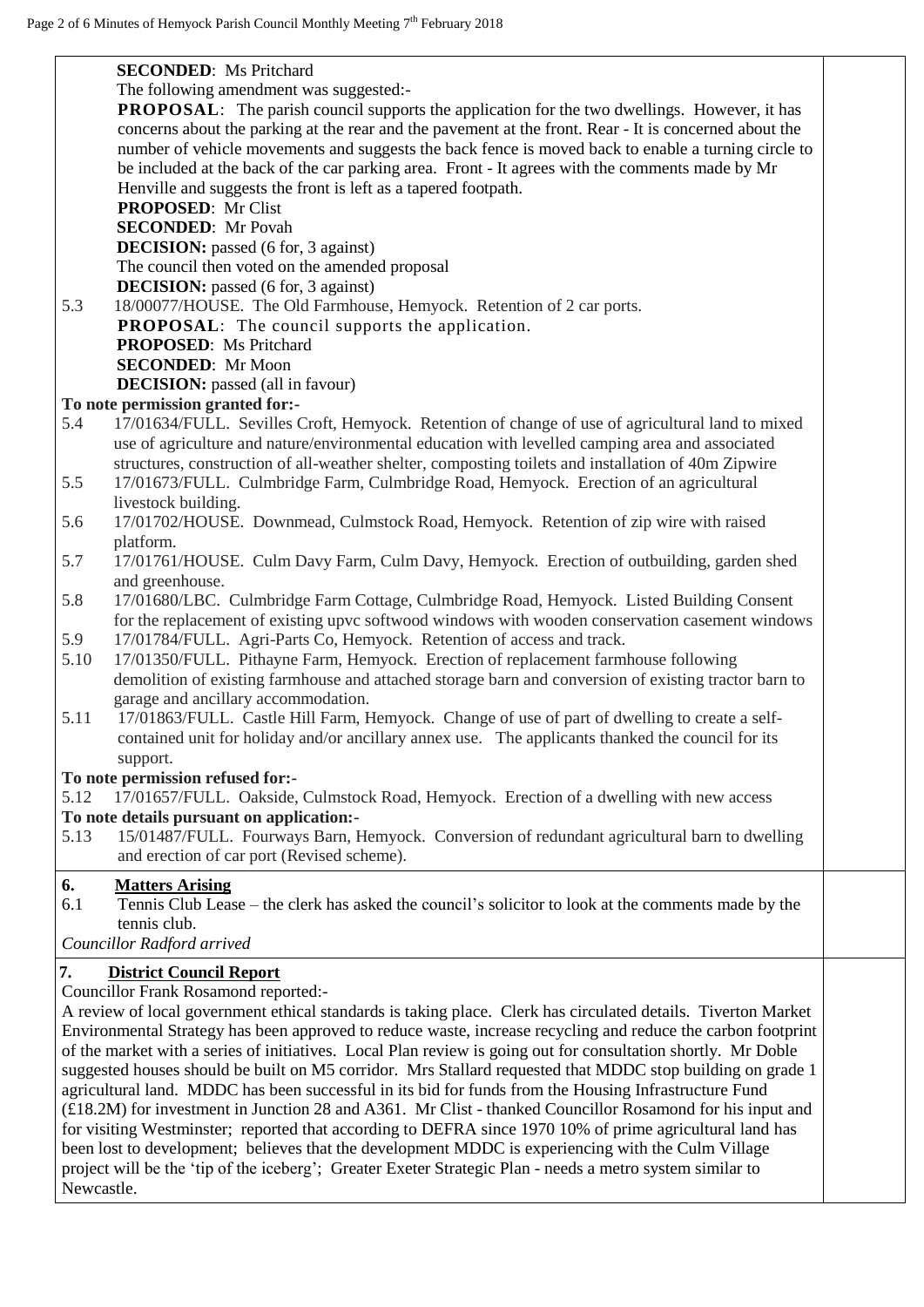## **8. County Council Report**

Councillor Ray Radford reported:-

DCC has not received its government settlement yet. Clerk will circulate copy of full report. Councillor Radford mentioned his concerns about the grant money reserved for pavement work in Hemyock may be lost if not spent by the end of the financial year. Clerk has received confirmation from DCC that the money is safe until  $30<sup>th</sup>$  June. Mr Moon mentioned the road at Ruggs Moor has not been repaired. Councillor Radford to speak to Dave Ashford. Mr Calcraft reported potholes covering road to Ashculme. Miss Lawrence to take updated photos and clerk to report again. Mr Moon reported the water continuously flowing across the road by Lydensign. Highways are aware of this problem as it has been reported numerous times before. Councillor Radford to speak to Dave Ashford. Clerk RR PL/Clerk RR

## **9. Finance**

9.1 Income and expenditure and bank reconciliation

| <b>INCOME</b> |                                                                    |          |                                                       |                     |  |
|---------------|--------------------------------------------------------------------|----------|-------------------------------------------------------|---------------------|--|
|               | 50.00                                                              |          | <b>AG</b> Real                                        |                     |  |
| 2.            | 3.76                                                               |          | <b>Interest HSBC Deposit</b>                          |                     |  |
| 3.            | 10.30                                                              |          | <b>Interest Unity Deposit</b>                         |                     |  |
| 4.            | 0.11                                                               |          | <b>Interest Unity GF</b>                              |                     |  |
| 5.            | 0.35                                                               |          | Interest Unity P3                                     |                     |  |
| 6.            | 205.00                                                             |          | Pring & Son                                           |                     |  |
| 7.            | 1,000.00                                                           |          | Second Poor Trust donation towards Air Ambulance site |                     |  |
| 8.            | 500.00<br>Violet Chapman Trust donation towards Air Ambulance site |          |                                                       |                     |  |
| 9.<br>4.46    |                                                                    |          | Interest HSBC deposit                                 |                     |  |
| 10.           | 2,983.12                                                           |          | Devon Air Ambulance – grant towards landing site      |                     |  |
|               | <b>EXPENDITURE</b>                                                 |          |                                                       |                     |  |
|               | 1.                                                                 | 1,039.69 | <b>MDDC</b>                                           | Grass cutting 17/18 |  |
|               | 2.                                                                 | 18.00 I  | <b>Unity Trust</b>                                    | <b>Bank</b> charge  |  |

|     | 1,039.69   MDDC |                                       | Grass cutting 17/18                         |
|-----|-----------------|---------------------------------------|---------------------------------------------|
| 2.  | 18.00           | Unity Trust                           | Bank charge                                 |
| 3.  | 40.00           | R Porch                               | Xmas Competition winner                     |
| 4.  | 30.00           | J Matthews                            | Xmas Competition winner                     |
| 5.  | 20.00           | A Kingston                            | Xmas Competition winner                     |
| 6.  | 10.00           | <b>K</b> Bennett                      | Xmas Competition winner                     |
| 7.  | 35.00           | <b>Information Commissioner</b>       | Data Protection subscription                |
| 8.  | 532.81          | D Evans                               | Wages and expenses                          |
| 9.  | 60.00           | R Taylor                              | Tidying up around The Garages               |
| 10. | 2,725.57        | Devon County Council                  | Vehicle Activated Sign & Posts              |
| 11. | 800.00          | <b>Blackdown Support Group</b>        | Donation                                    |
| 12. | 168.00          | I Pike                                | Village maintenance                         |
| 13. | 7,050.17        | <b>MAT</b> Electrics                  | Air ambulance lighting column               |
| 14. | 1,464.90        | The Safe Shop                         | Fireproof cabinet                           |
| 15. | 3,000.00        | Terry Martin                          | Deposit for external oak doors, The Garages |
| 16. | 250.00          | <b>Blackdown Hills Parish Network</b> | Subscription                                |
| 17. | 69.55           | Hemyock Parish Hall                   | Room hire and market stall                  |
| 18. | 911.66          | D Evans                               | Wages and expenses                          |
| 19. | 51.83           | <b>HMRC</b>                           | <b>PAYE</b>                                 |
| 20. | 225.99          | I Pike                                | Village grass and maintenance               |
| 21. | 620.00          | <b>Longmead Management Group</b>      | Annual grant balance                        |
| 22. | 11.04           | South West Water                      | Cemetery water bill                         |
| 23. | 545.00          | N Page                                | P3 maintenance work                         |

## **BANK RECONCILIATION**

| HSBC Community a/c         | 13,298.23 |
|----------------------------|-----------|
| <b>HSBC</b> Deposit        | 75,037.69 |
| <b>HSBC</b> Griffith/Flay  |           |
| HSBC P3                    | 0.04      |
| <b>HSBC</b> Longmead       | 1.27      |
| Unity Trust Bank current   | 40.00     |
| Unity Trust Bank deposit   | 53,252.70 |
| <b>Unity Trust Bank GF</b> | 704.73    |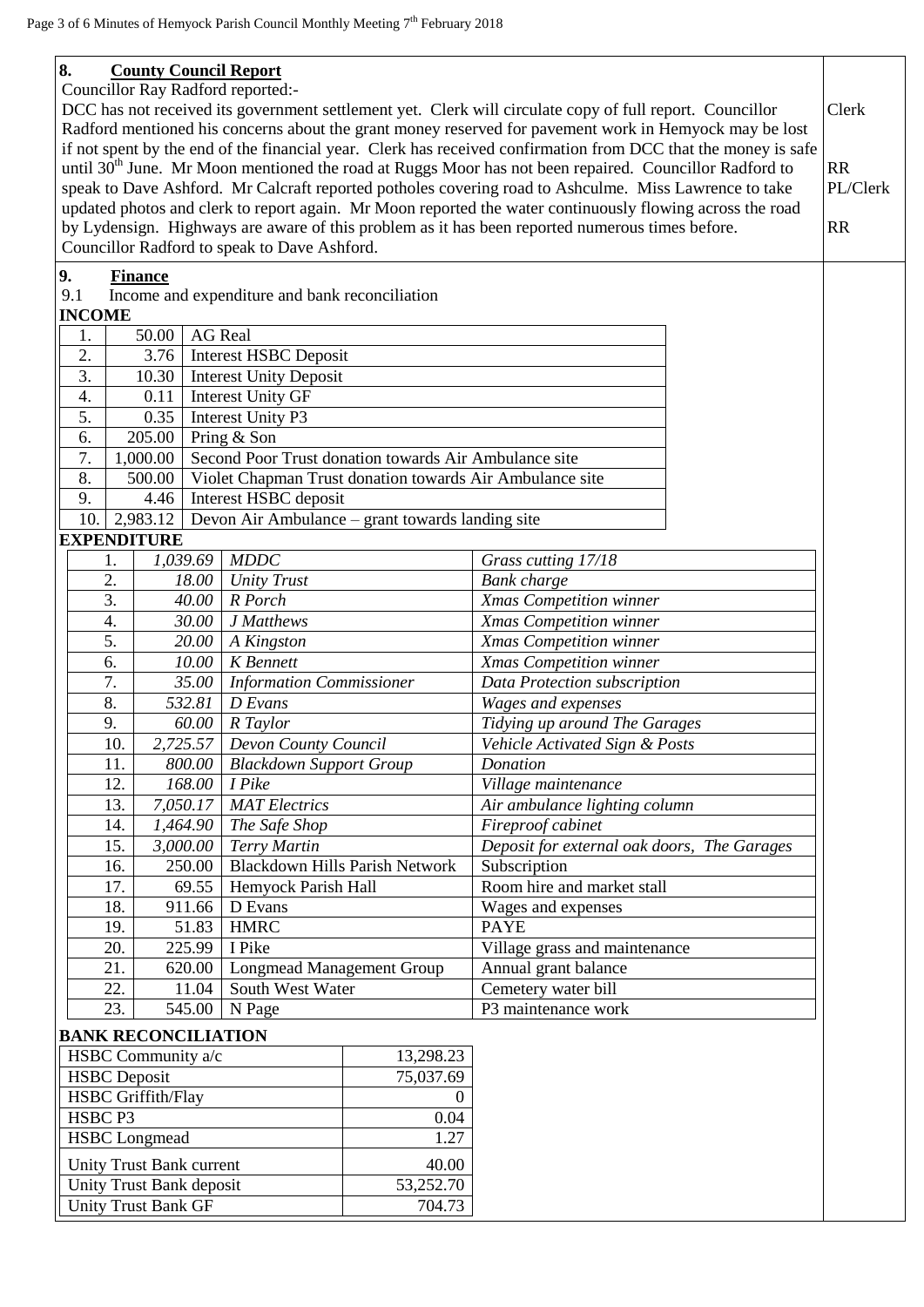| Unity Trust Bank P3      |                                                                                                                                                                                                                                                                                                                                                                | 2,269.35   |                                                                                                                                                                                                                                                                                                                                                                                                                                                                                                 |       |  |
|--------------------------|----------------------------------------------------------------------------------------------------------------------------------------------------------------------------------------------------------------------------------------------------------------------------------------------------------------------------------------------------------------|------------|-------------------------------------------------------------------------------------------------------------------------------------------------------------------------------------------------------------------------------------------------------------------------------------------------------------------------------------------------------------------------------------------------------------------------------------------------------------------------------------------------|-------|--|
| Nationwide Bond          |                                                                                                                                                                                                                                                                                                                                                                | 75,000.00  |                                                                                                                                                                                                                                                                                                                                                                                                                                                                                                 |       |  |
| <b>United Trust Bank</b> |                                                                                                                                                                                                                                                                                                                                                                | 75,000.00  |                                                                                                                                                                                                                                                                                                                                                                                                                                                                                                 |       |  |
|                          |                                                                                                                                                                                                                                                                                                                                                                |            |                                                                                                                                                                                                                                                                                                                                                                                                                                                                                                 |       |  |
| <b>Total</b>             |                                                                                                                                                                                                                                                                                                                                                                | 294,604.01 |                                                                                                                                                                                                                                                                                                                                                                                                                                                                                                 |       |  |
|                          | <b>PROPOSAL:</b> that the income is agreed and the above cheques/payments are paid/agreed.<br><b>PROPOSED:</b><br>Mr Clist<br><b>SECONDED:</b> Mr Povah<br><b>DECISION</b> : passed (all in favour).                                                                                                                                                           |            |                                                                                                                                                                                                                                                                                                                                                                                                                                                                                                 |       |  |
| 9.2<br>9.2.1             | <b>Finance Committee Recommendations</b><br>fence adjacent to the road.<br><b>PROPOSED:</b> Mr Punnett<br><b>SECONDED:</b> Mr Clist<br><b>DECISION</b> : passed (all in favour).                                                                                                                                                                               |            | <b>PROPOSAL:</b> the council gives permission to Longmead Management Group to take down the rotten                                                                                                                                                                                                                                                                                                                                                                                              |       |  |
| 9.2.2                    | plus VAT.<br><b>PROPOSED:</b> Mr Punnett<br><b>SECONDED:</b> Mr Clist<br><b>DECISION</b> : passed (all in favour).                                                                                                                                                                                                                                             |            | <b>PROPOSAL:</b> the council accepts the quotation from MDDC to cut the grass for 2018/2019, £1,012.13                                                                                                                                                                                                                                                                                                                                                                                          |       |  |
| 9.2.3                    | Maintenance Budget – reduce from £10,000 to £6,291<br>St Margaret's Brook - reduce from £5,000 to £4,210<br>Admin Sundry – increase from £100 to £1,386<br>The Garages – increase from £5,000 to £6,100<br>Parish Plan – increase from £0 to £800<br>Car park - increase from £2,000 to £2,523<br><b>PROPOSED:</b> Mr Punnett<br><b>SECONDED:</b> Mrs Stallard |            | <b>PROPOSAL:</b> the council makes the following virements as part of its budget monitoring.                                                                                                                                                                                                                                                                                                                                                                                                    |       |  |
| 9.2.4                    | <b>DECISION</b> : passed (all in favour).<br>fixed rate bond.<br><b>PROPOSED:</b> Mr Punnett<br><b>SECONDED:</b> Mr Moon<br><b>DECISION</b> : passed (all in favour)                                                                                                                                                                                           |            | <b>PROPOSAL:</b> the council reinvests £75,000 plus an additional £10,000 with Nationwide in a 1-year                                                                                                                                                                                                                                                                                                                                                                                           |       |  |
| 9.2.5                    | of £100.<br><b>PROPOSED:</b> Mr Punnett<br><b>SECONDED:</b> Mr Calcraft<br><b>DECISION</b> : passed (all in favour)                                                                                                                                                                                                                                            |            | PROPOSAL: the council makes a donation to Tiverton & District Community Transport Association                                                                                                                                                                                                                                                                                                                                                                                                   |       |  |
| 10.<br>10.1              | <b>Clerk Update</b>                                                                                                                                                                                                                                                                                                                                            |            | Deadline for TAP Fund applications is end of February. It was suggested the CMG may apply for                                                                                                                                                                                                                                                                                                                                                                                                   | Clerk |  |
|                          | fundng for trees for Hemyock Turbary.                                                                                                                                                                                                                                                                                                                          |            |                                                                                                                                                                                                                                                                                                                                                                                                                                                                                                 |       |  |
| 10.2                     | justified.                                                                                                                                                                                                                                                                                                                                                     |            | The clerk has requested 3 additional dog bins for the village (Byes, Castle Hill & near floodbridge).<br>MDDC will review the request and monitor the situation over 3 months to see if the request is                                                                                                                                                                                                                                                                                          |       |  |
| 10.3                     | relating to domestic incidents.                                                                                                                                                                                                                                                                                                                                |            | PCSO Tracey Peters reported: - There were 6 crimes and 10 incident logs reported for Hemyock, in<br>January. CRIMES – These included two incidents of harassment, one relating to threatening<br>behaviour and one common assault. Also there was an incident at the Spar shop where a male<br>attempted to pass a counterfeit £20 note. INCIDENT LOGS - We received two reports of drink<br>driving, one relating to anti-social behaviour, one welfare concern, an alarm activation and three |       |  |
| 10.4                     |                                                                                                                                                                                                                                                                                                                                                                |            | Jim Lowe, Chair of Buckland Brewer Parish Council, will visit on Thursday 8 <sup>th</sup> March at 7.30pm,                                                                                                                                                                                                                                                                                                                                                                                      |       |  |
| 10.5                     | Forbes Lounge.                                                                                                                                                                                                                                                                                                                                                 |            | MDDC is running planning training for councillors. Please let clerk know if you wish to attend a                                                                                                                                                                                                                                                                                                                                                                                                |       |  |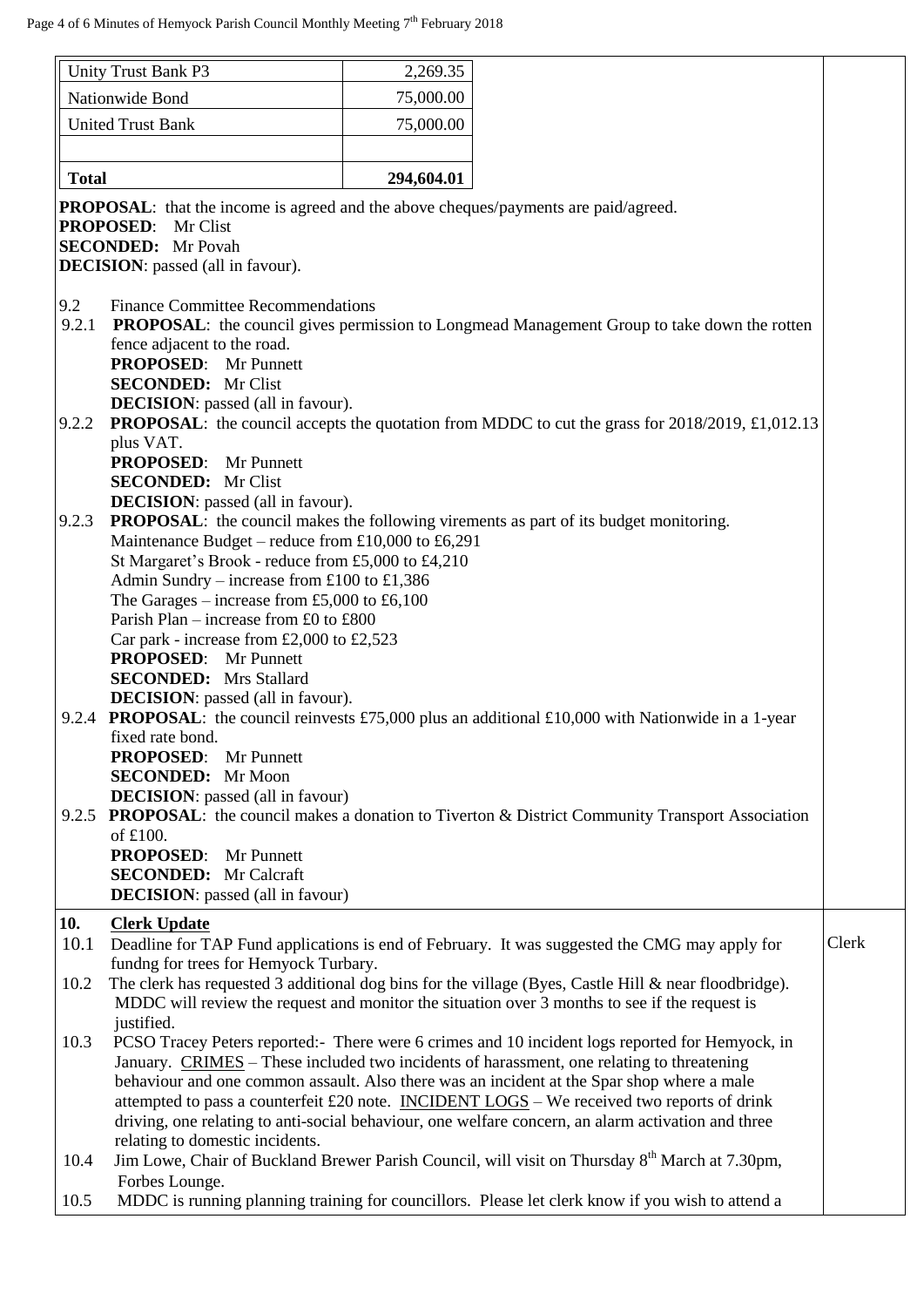| session. Mr Doble asked to be booked on to the Cullompton training session and Mrs Stallard on the<br>Tiverton session.<br>Clerk to chase a response from MDDC Planning reference procedures for compliance with any<br>10.6<br>agricultural occupancy condition.                                                                                                                                                                                                                                                                                         | Clerk       |
|-----------------------------------------------------------------------------------------------------------------------------------------------------------------------------------------------------------------------------------------------------------------------------------------------------------------------------------------------------------------------------------------------------------------------------------------------------------------------------------------------------------------------------------------------------------|-------------|
| 11.<br><b>Longmead</b><br>Ms Pritchard will ask for an update on the state of the bridge at the next Longmead meeting. It was requested<br>previously that Mr Povah and Mr Calcraft be involved in the proposed schedule of works to repair the bridge.                                                                                                                                                                                                                                                                                                   | JP          |
| 12.<br><b>Air Ambulance</b><br>The night-time landing site is now live. The clerk collected a donation of £432.02 from St Mary's Café &<br>Church leaving a balance of £400 to raise. Many thanks to St Mary's and the other organisations and<br>individuals who have given generously towards this project.                                                                                                                                                                                                                                             |             |
| 13.<br><b>Highways</b><br>13.1<br>Road Widening – Combe Hill/Pencross Hill. The clerk updated the meeting. Highways have asked for<br>additional information before proceeding with the project to design and cost a potential scheme(s) to<br>improve the traffic flow. The clerk is waiting for responses from councillors.                                                                                                                                                                                                                             | All         |
| 14.<br><b>Cemetery</b><br>Nothing to report.                                                                                                                                                                                                                                                                                                                                                                                                                                                                                                              |             |
| 15.<br><b>Footpaths</b><br>The annual return is due. Clerk to provide Mr Povah with the necessary financial information. The volunteers<br>were thanked for their help over the year inspecting the network of footpaths. Mr Povah confirmed MDDC is<br>unsure of exact procedure to follow when an applicant wishes to divert a footpath as part of a planning<br>application as legislation may have changed. MDDC will clarify. Mr Povah will speak to Stuart Howell at<br>Devon County Council and ensure HPC is consulted on any proposed diversion. | Clerk<br>LP |
| 16.<br><b>Commons Management Group (CMG)</b><br>Nothing to report.                                                                                                                                                                                                                                                                                                                                                                                                                                                                                        |             |
| 17.<br><b>Village Maintenance</b><br>Mr Povah will report back next month on state of bridge adjacent to raised floodbridge. The raised<br>floodbridge has been cleaned and will be monitored during icy weather. Clerk to clarify position with<br>insurance company reference using warning signs.                                                                                                                                                                                                                                                      | LP<br>Clerk |
| 18.<br><b>Public Conveniences</b><br>A meeting has been arranged on $14th$ February to discuss the outstanding work necessary.                                                                                                                                                                                                                                                                                                                                                                                                                            |             |
| 19.<br><b>Car Park</b><br>Mr Povah has been unable to obtain a quote from other contractors despite requesting them. Mr Povah<br>recommends the council accepts the quotation he has received as he believes this presents value for money by<br>a known contractor.<br><b>PROPOSAL:</b> the council accepts the quotation from BK Construction to create a pavement/path inside the                                                                                                                                                                      |             |
| car park.<br><b>PROPOSED:</b><br>Mrs Stallard<br><b>SECONDED:</b> Mr Clist<br><b>DECISION</b> : passed (all in favour)<br>Mr Povah will instruct the contractor and coordinate the works, ensuring he speaks with the Baptist Church to  LP<br>establish if they wish to create a cut-through directly into the church at the same time as these works occur.                                                                                                                                                                                             |             |
| <b>Parish Plan/Hemyock Tomorrow</b><br>20.<br>It is hoped that the final parish plan will be available for the Annual Parish Meeting on $27th$ April. An<br>electronic version will be able to be downloaded and a small supply of paper versions will be available from<br>the clerk.                                                                                                                                                                                                                                                                    |             |
| 21.<br><b>Garages Youth Project</b><br>The external oak doors have been ordered.                                                                                                                                                                                                                                                                                                                                                                                                                                                                          |             |
| 22.<br><b>Blackdown Healthy Living &amp; Activity Centre</b><br>Mr Punnett (trustee of BHLAC) advised that the parish council should expect a paper from the trustees and<br>manager requesting financial assistance shortly.                                                                                                                                                                                                                                                                                                                             |             |
| 23.<br><b>Blackdown Hills Parish Network</b><br>Ms Pritchard advised that the group is producing a leaflet summarising the transport issues on the Blackdown                                                                                                                                                                                                                                                                                                                                                                                              |             |